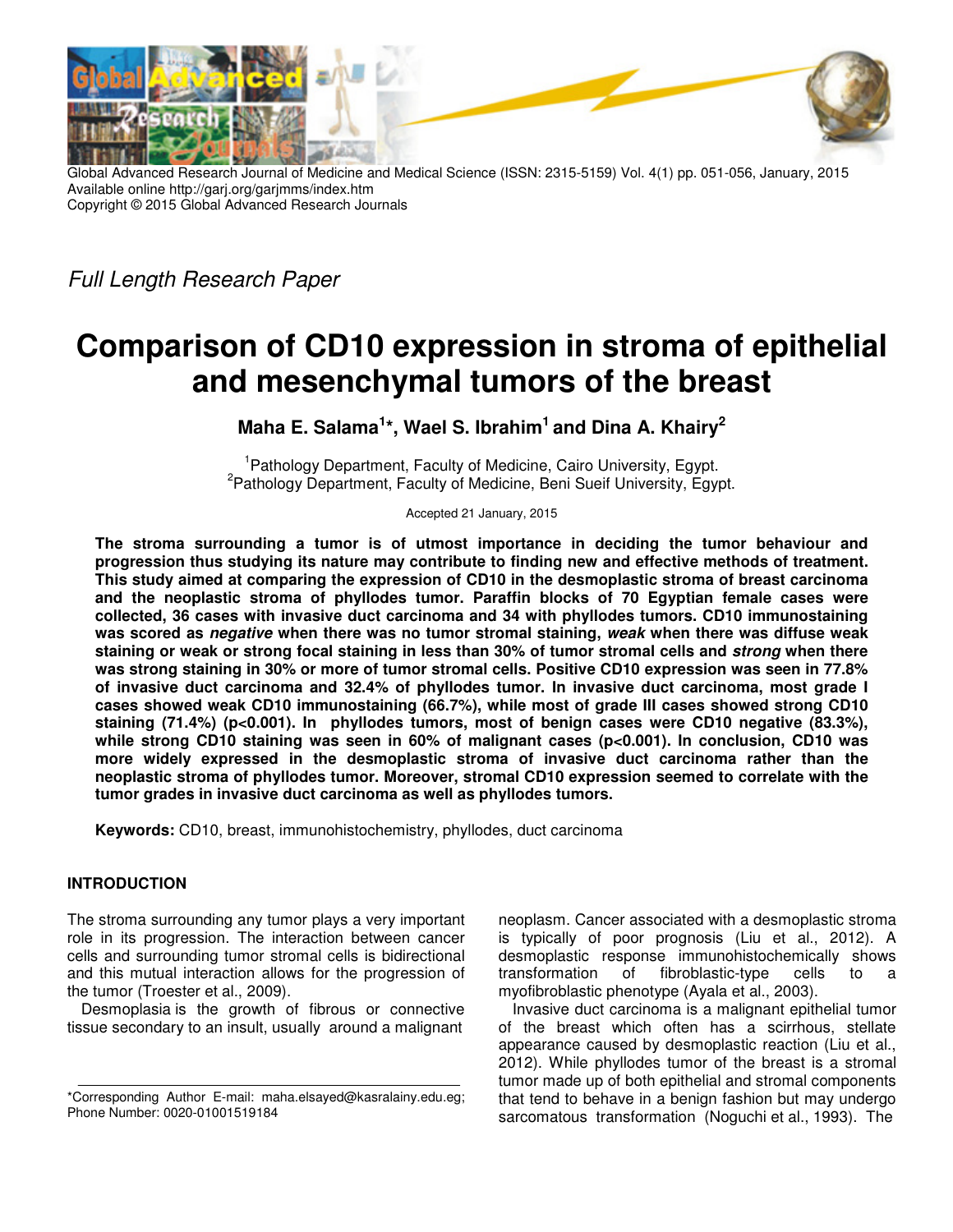stroma of invasive duct carcinoma differs from that of phyllodes tumors, while the former is desmoplastic that of the latter is monoclonal, and thus forms the neoplastic component of the lesion (Sawyer et al., 2000).

In invasive duct carcinoma the stroma was devoid of CD34+ fibrocytes but SMA-reactive myofibroblasts were detected. On the other hand, stromal CD34+ fibrocytes and additional SMA-reactive myofibroblasts were seen in phyllodes tumors. Therefore loss of CD34+ fibrocytes was specific for the desmoplastic stroma of invasive duct carcinoma (Barth et al., 2002).

CD10 is a matrix metalloproteinase that cleaves the protein components of extracellular matrix and thereby plays a central role in tissue remodeling. Several synthetic matrix metalloproteinases inhibitors have been developed and shown to be effective in blocking tumor growth in experimental animals, validating the concept of matrix metalloproteinases as therapeutic targets for cancer (Coussens et al., 2002).

Stromal CD10 expression is also associated with biological aggressiveness in various epithelial malignancies including the breast as it is overexpressed in malignant, compared to borderline and benign tumors (Makretsov et al., 2007).

Since CD10 could be the target for therapeutic trials of breast tumors, it is important to know if its expression differs according to the type of stroma. Thereby, this study aims at comparing the immunohistochemical expression of CD10 in the desmoplastic stroma of malignant epithelial breast carcinoma versus the neoplastic stroma of phyllodes tumor.

#### **MATERIALS AND METHODS**

This is a preliminary study that consisted of the paraffin blocks of 70 Egyptian female cases, 36 cases presented with invasive duct carcinoma while 34 cases presented with phyllodes tumors, both of different grades, obtained from the Pathology Department, Faculty of Medicine, Cairo University and private laboratories.

## **Histopathological evaluation**

#### $\cdot$ **Invasive duct carcinoma**

Invasive duct carcinoma cases were histologically graded according to Elston/Nottingham modification of Bloom-Richardson system which depends on the percentage of tumor tubule formation, number of mitotic figures and the degree of nuclear pleomorphism (Elston and Ellis, 2002).

#### $\cdot$ **Phyllodes tumors**

Benign phyllodes tumors were classified when there was no extensive stromal overgrowth, mitotic figures were 2 or less per 10 high power fields, well circumscribed border and absence of nuclear pleomorphism. On the other hand, malignant phyllodes tumors were diagnosed when they showed extensive stromal overgrowth, 5 or more mitotic figures per 10 high power fields, infiltrating border and marked nuclear pleomorphism. Borderline phyllodes tumors were more atypical than the benign but did not fulfill all the criteria of malignancy (Tse et al., 2005).

#### **Immunohistochemical evaluation**

Each paraffin block was recut by rotatory microtome at 4 mm thickness then mounted on glass slides to be stained by hematoxylin and eosin for routine histopathological examination and on charged slides for immunostaining using standard immunoperoxidase method.

For the assessment of CD10 expression, a representative slide from each case was stained using an antibody against CD10 (CD10/CALLA, Ab-2, mouse monoclonal, antibody, clone 56C6, cat. sc-58939, dilution 1:50, SANTA CRUZ BIOTECHNOLOGY, INC., 2145 DELAWARE AVENUE, SANTA CRUZ CALIFORNIA 95060). As positive control for cases stained for CD10, a section of tonsil was employed. Every section was carefully examined at power magnification (x100) for the presence of tumor stromal immunostaining using Olympus microscope CX21.

The CD10 immunostaining was scored as **negative** when there was no tumor stromal staining, **weak** when there was either diffuse weak staining or weak or strong focal staining in less than 30% of tumor stromal cells and strong when there was strong staining in 30% or more of tumor stromal cells (Nikita et al., 2007).

## **Statistical analysis**

Data was collected, coded, and analyzed by SPSS software version (9) under windows XP. The Fisher exact test was used to compare stromal CD10 immunoexpression between invasive duct carcinoma and phyllodes tumors. The Chi-square test was used to determine differences in CD10 expression between the different grades of tumors. One-way ANOVA test was used to determine whether the difference was significant. Significance was established at P<0.05.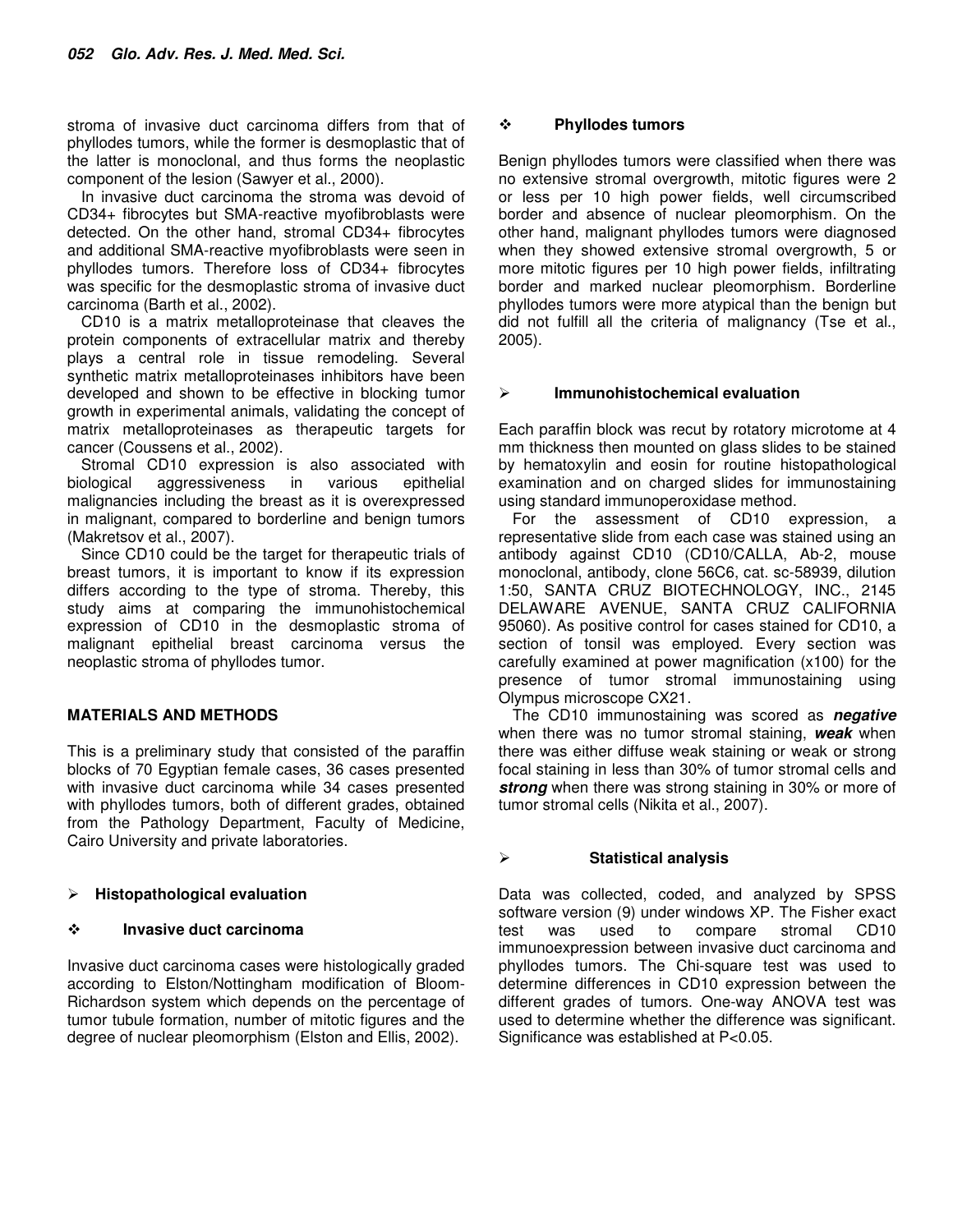| Tumor type              | <b>CD10</b> expression |                 |           |         |  |
|-------------------------|------------------------|-----------------|-----------|---------|--|
|                         |                        | <b>Negative</b> |           |         |  |
|                         | Weak                   | <b>Strong</b>   | Total     |         |  |
| Invasive duct carcinoma | 22                     | 6               | 28        | 8       |  |
|                         | (78.6%)                | (21.4%)         | $(100\%)$ | (22.2%) |  |
| <b>Phyllodes tumor</b>  | 6                      | 5               | 11        | 23      |  |
|                         | (54.5%)                | (45.5%)         | (100%)    | (67.6%) |  |

**Table 1.** Comparison of stromal CD10 expression in invasive duct carcinoma and phyllodes tumor

P<0.001

**Table 2.** Correlation between the intensity of CD10 expression and tumor grade in invasive duct carcinoma

| Intensity of CD10 expression |               |  |
|------------------------------|---------------|--|
| Weak                         | <b>Strong</b> |  |
| 2                            |               |  |
| (33.3%)                      | (16.7%)       |  |
| 18                           | 0             |  |
| (94.7%)                      | $(0\%)$       |  |
| 2                            | 5             |  |
| (18.2%)                      | (45.5%)       |  |
|                              |               |  |

P<0.001

**Table 3.** Correlation between intensity of CD10 expression and tumor grade in phyllodes tumor

| <b>Phyllodes tumor</b> | Intensity of CD10 expression |               |  |
|------------------------|------------------------------|---------------|--|
|                        |                              |               |  |
|                        | Weak                         | <b>Strong</b> |  |
| <b>Benign</b>          | З                            |               |  |
|                        | (12.5%)                      | $(4.2\%)$     |  |
| <b>Borderline</b>      | 2                            |               |  |
|                        | $(40\%)$                     | (20%)         |  |
| <b>Malignant</b>       |                              | з             |  |
|                        | $20\%)$                      | 60%)          |  |

P<0.001

#### **RESULTS**

This study included 70 Egyptian female cases, 36 cases had invasive duct carcinoma with different grades representing 51.4% of cases. The cases were distributed as 16.6%, 52.8% and 30.6% respectively for grades I, II and III. On the other hand, 34 cases presented with phyllodes tumor with different grades representing 48.6% of total cases distributed as 70.6% benign, 14.7% borderline and 14.7% malignant.

Positive CD10 expression was seen in 28 cases of invasive duct carcinoma (77.8%) and 11 cases of phyllodes tumor (32.4%) (Table1). In invasive duct carcinoma, grade I cases showed negative CD10 expression in 50% of cases and 33.3% of cases showed weak intensity. On the other hand, most of grade III

cases were CD10 positive (63.7%), most of the cases showed strong CD10 staining (45.5%) (Figure1). By studying phyllodes tumors, most of the benign cases were CD10 negative (83.3%), while 12.5% of cases showed weak CD10 staining. On the contrary, majority of malignant phyllodes cases were CD10 positive (80%), strong CD10 staining was seen in 60% of cases (Figure 2). We noticed a highly significant difference in stromal CD10 expression between invasive duct carcinoma and phyllodes tumors, CD10 was more widely expressed in the desmoplastic stroma of invasive duct carcinoma rather than the neoplastic stroma of phyllodes tumor. Moreover, stromal CD10 expression seems to correlate with the tumor grades in invasive duct carcinoma as well as phyllodes tumors, these results were also highly significant (Tables 2 and 3 respectively).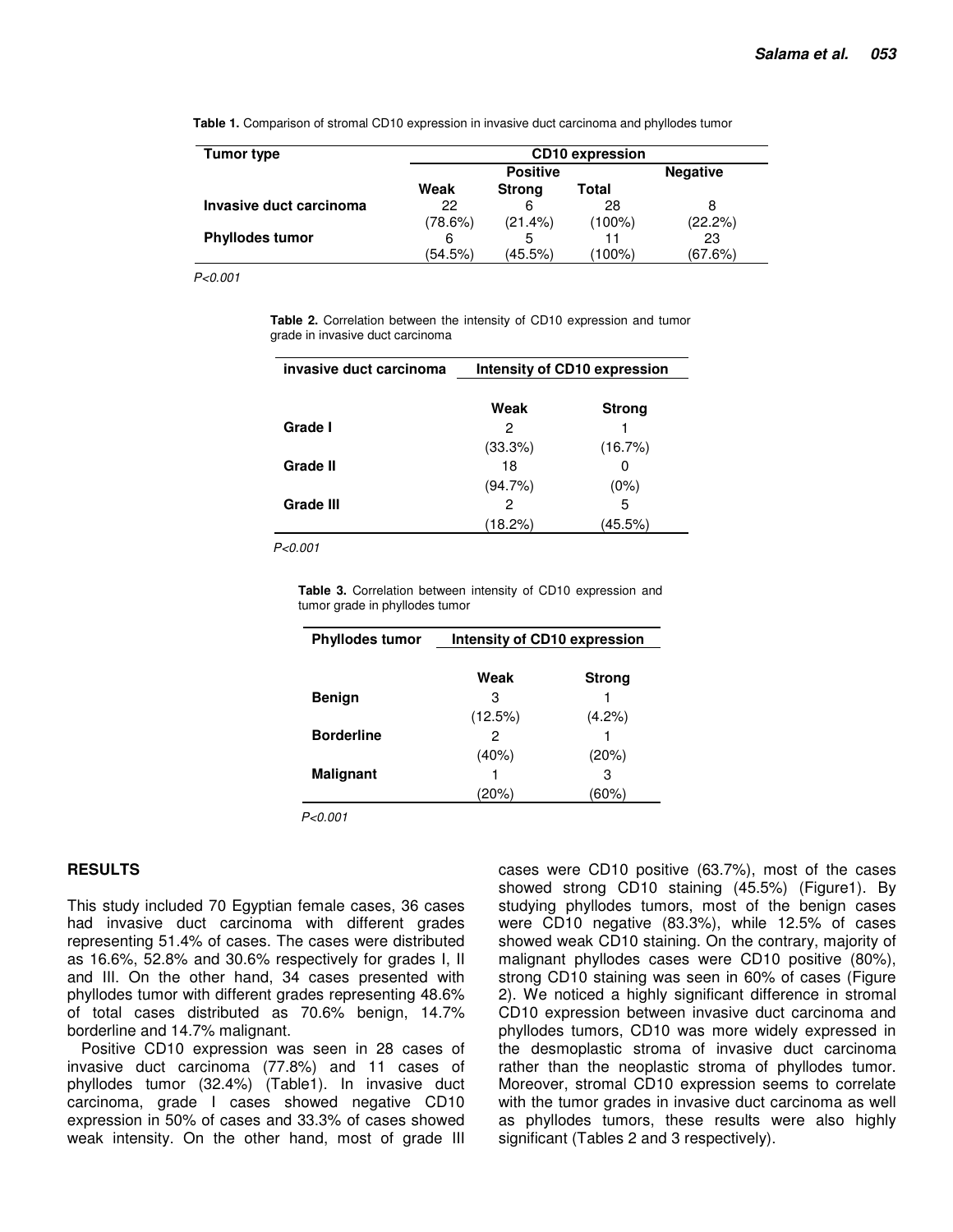

**Figure 1.** CD10 expression in invasive duct carcinoma grade III Most of the desmoplastic stromal cells of the tumor show diffuse strong CD10 expression (CD10x200).



**Figure 2.** CD10 expression in malignant phyllodes tumor There is diffuse strong CD10 expression in most of the neoplastic stromal cells of the tumor (CD10x200).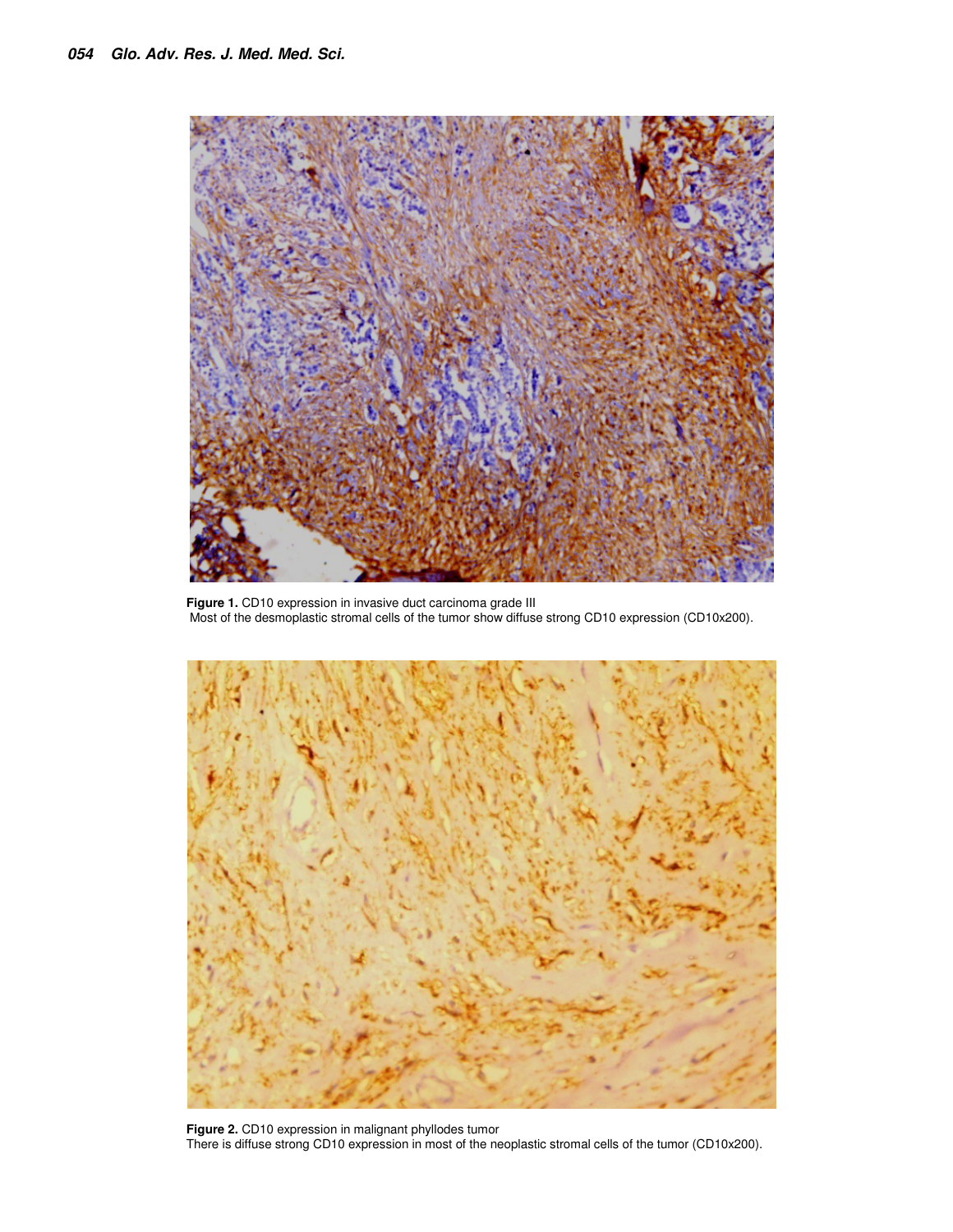#### **DISCUSSION**

The stroma surrounding a tumor is of utmost importance in deciding the tumor behavior and progression and studying its nature may contribute to finding new and effective methods of treatment of tumors.

CD10 is a zinc-dependent peptidase (metalloproteinase), which degrades a variety of bioactive peptides in the stroma. Earlier studies suggested that CD10 expression in tumor stroma is associated with biological aggressiveness of the tumor. So CD10 constitutes a clinically important prognostic marker and a potential target for development of novel therapies (Makretsov et al., 2007). Studies of CD10 expression in stroma of invasive breast cancer and its use as a possible predictor of clinical outcome are not so many. Similarly, CD10 expression in mammary stromal neoplasms, most notably phyllodes tumors, had not been well documented especially among the African, nevertheless the Egyptian population.

In this study we collected 70 paraffin blocks of Egyptian women suffering from breast tumors, 36 were diagnosed as invasive duct carcinoma mostly of garde II followed by grade III, while 34 were diagnosed as phyllodes tumors mostly benign (24 cases) and equal number of borderline and malignant cases (5 cases each).

We tried to compare between stromal CD10 expression in invasive duct carcinoma and phyllodes tumor. We found that CD10 expression was seen in 77.8% of invasive duct carcinoma cases but in only 32.4% of phyllodes tumor cases. This was surprising as we expected more CD10 positive cases in the neoplastic stroma of phyllodes tumor.

When we tried to correlate the intensity of CD10 expression with the different grades of each tumor we observed a highly significant correlation denoting that CD10 expression intensity increases as the tumor grade and aggression increase.

In invasive duct carcinoma grade I half of the cases were negative for CD10 immunostaining and most of the positive cases showed weak intensity, while most of grade III cases were CD10 positive, of which the majority showed strong staining. As for grade II, there was an overwhelming CD10 positivity of the weak intensity type. Close results were observed by Makretsov et al., 2007 who observed that strong CD10 immunostaining was found in 59% of invasive duct carcinoma grade III cases. Regarding invasive duct carcinoma grades I and II, most of their cases showed weak staining. Their results were also statistically significant. This statistically significant correlation between CD10 immunostaining intensity and tumor aggressiveness may be attributed to the fact that CD10, being one of the matrix metalloproteinases, cleaves the protein components of extracellular matrix

and thereby plays a central role in tissue remodeling. Therefore, in mammary duct carcinoma, CD10 helps the tumor cells to invade the surrounding tissue stroma (Coussens et al., 2002).

Phyllodes tumors did not differ much from invasive duct carcinoma, as CD10 intensity also correlated with the tumor grade in a highly significant manner, which could claim that CD10 can be used to differentiate between benign and malignant phyllodes tumors. Benign phyllodes tumor cases were mostly CD10 negative and most of the positive cases showed weak intensity. As expected, in malignant phyllodes tumor the overwhelming majority of cases were CD10 positive not to mention the high percentage of cases showing strong intensity. These results go with those obtained from a small series study done by Mechtersheimer et al. 1990 in which three benign phyllodes tumors were studied showing weak CD10 staining, while the only malignant phyllodes tumor case conducted showed very intense staining.

This study observed a significant increase in the immunostaining of CD10 in the desmoplastic stroma of invasive duct carcinoma versus the neoplastic stroma of phyllodes tumor. But before rushing to conclusions, when we also observed a highly significant correlation between intensity of CD10 staining and tumor grades in both tumors, a question arouse: Is it about the nature of the stroma or the tumor aggression? Our study had a drawback and that is the small number of malignant phyllodes tumor in comparison to invasive duct carcinoma cases (5 Vs 36 respectively). This is of course due to the higher prevalence of the latter over the former. So, maybe this wide difference in number between the cases and the prevalence of benign phyllodes tumor over the malignant, caused CD10 staining to be more in the latter than the former. Other studies are encouraged to complete in this field hoping to collect more of the malignant phyllodes cases.

#### **CONCLUSION**

This study suggests that CD10 immunoexpression is higher in the desmoplastic stroma of invasive duct carcinoma compared to the neoplastic stroma of phyllodes tumor.

We conclude that CD10 immunostaining intensity significantly correlates with tumor grade and aggression in both invasive duct carcinoma as well as phyllodes tumors.

• Our findings may be an important observation that may have diagnostic and prognostic implications as well as promising potential target for development of novel therapies, a subject for further investigations.